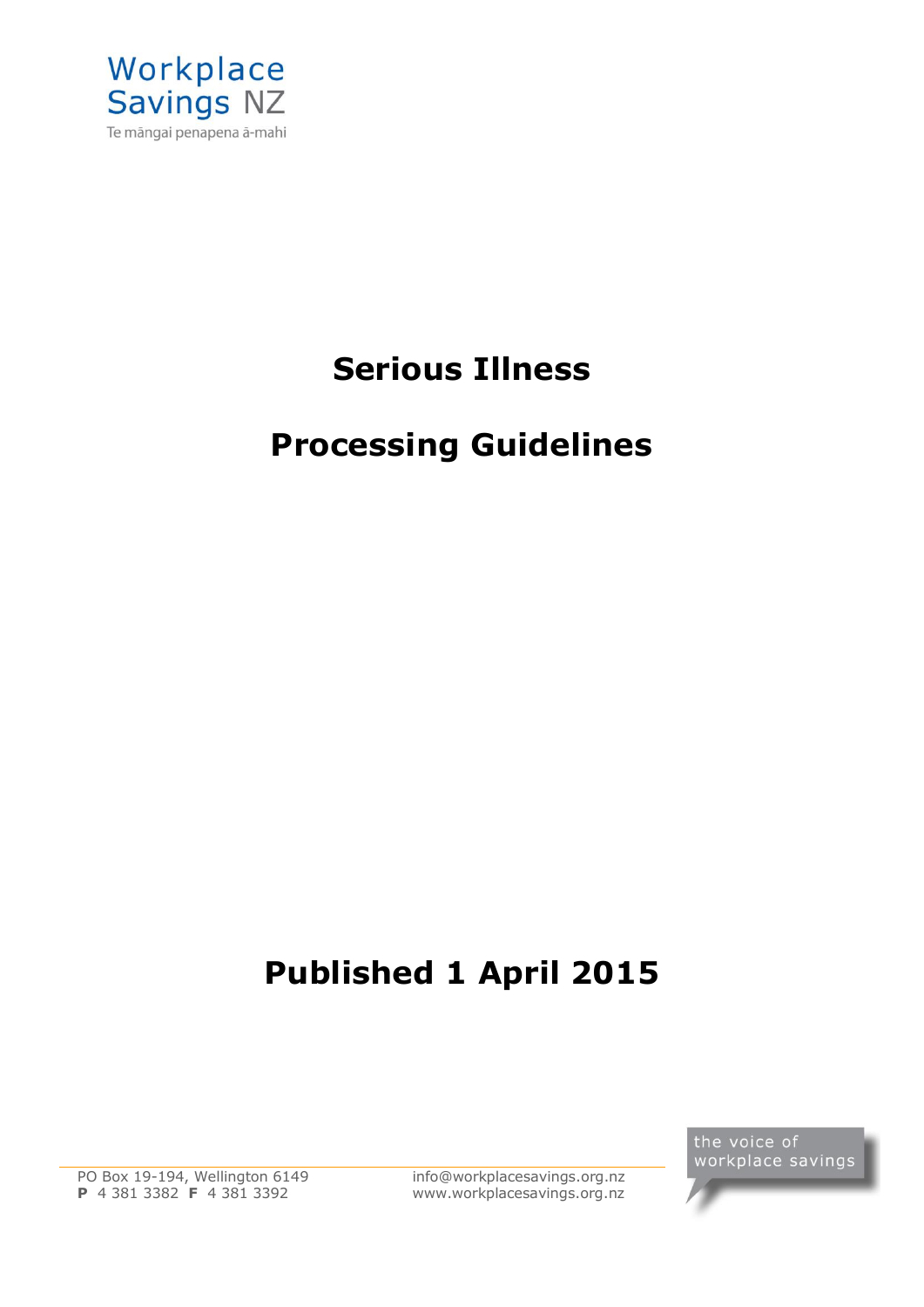# **Table of Contents**

| 3 |
|---|
| 3 |
|   |
|   |
|   |
|   |
|   |
|   |
|   |
|   |
|   |
| 9 |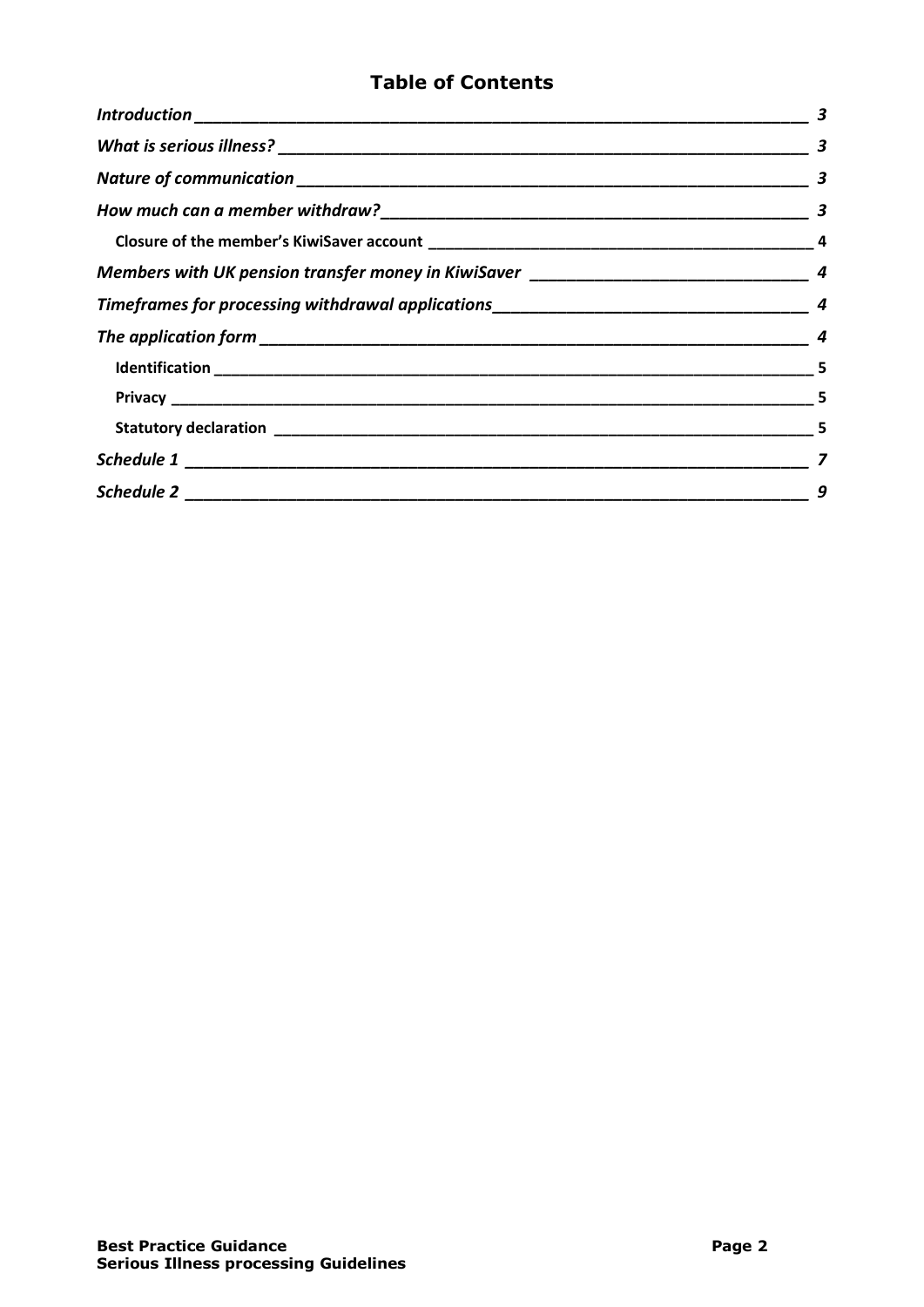# <span id="page-2-0"></span>**Introduction**

This guidance note is for KiwiSaver providers and trustees of KiwiSaver schemes. It explains the industry standard approach for withdrawals in cases of serious illness from KiwiSaver schemes. It also provides views on the suggested timeframes in which applications should be processed and provides guidance on the appropriate tone that should be adopted when communicating to members.

# <span id="page-2-1"></span>**What is serious illness?**

Serious illness, as defined by the KiwiSaver Act, means an injury, illness, or disability –

- (a) that results in the member being totally and permanently unable to engage in work for which he or she is suited by reason of experience, education, or training, or any combination of those things; or
- (b) that poses a serious and imminent risk of death.

Due to the fact that KiwiSaver is a long-term retirement savings regime, and that a member can withdraw their entire KiwiSaver account balance in circumstances of serious illness, there is a high threshold test to meet before the trustee of a KiwiSaver scheme can agree to a withdrawal on this basis.

Medical practitioners have been advised that when they are assessing a patient and completing a medical certificate for a member applying for a serious illness withdrawal, "a serious and imminent risk of death" means a serious risk of death (due to the relevant injury, illness or disability) within the next 12 months.

There is a fine balance between ensuring that the correct supporting information for the application is provided and that the member meets the strict criteria, and ensuring that the provider can maintain an appropriate relationship with the members who are its customers.

# <span id="page-2-2"></span>**Nature of communication**

A serious illness withdrawal will be made at a time when a member (or his or her representative, in some cases of total morbidity or other lack of capacity) has a great deal on his or her mind and at a time of high stress. It is therefore important that all involved treat each aspect of the application with appropriate sensitivity and urgency.

It is important that when communicating with the member, their current health situation is borne in mind.

You should avoid requesting 'business as usual' tasks to be completed that may be difficult for a member suffering from serious illness to comply with in a timely manner. Only essential information should be requested and the process should be made as easy as possible for genuine applications, while recognising the need to uphold the integrity of the KiwiSaver regime by not approving applications that do not meet the criteria.

It is expected that KiwiSaver providers and trustees will consider any alternatives for compliance when it could be difficult for the member to comply the primary withdrawal option.

# <span id="page-2-3"></span>**How much can a member withdraw?**

An accepted serious illness withdrawal application entitles the member to a withdrawal up to an amount equal to their member accumulation. As defined by the KiwiSaver Act, a member's accumulation means the net value of the total of:

- (a) the member's contributions (which would include any amount transferred from a UK pension scheme, if the KiwiSaver scheme has QROPS status)
- (b) any amounts transferred from an Australian complying superannuation scheme and contributed to the member's KiwiSaver account
- (c) any vested employer contributions
- (d) the government's contributions (the 'kick-start' contribution, member tax credits and any fee subsidy contributions).

The statutory definition may be simply stated as the entirety of the member's KiwiSaver account, made up of each item listed in paragraph 11.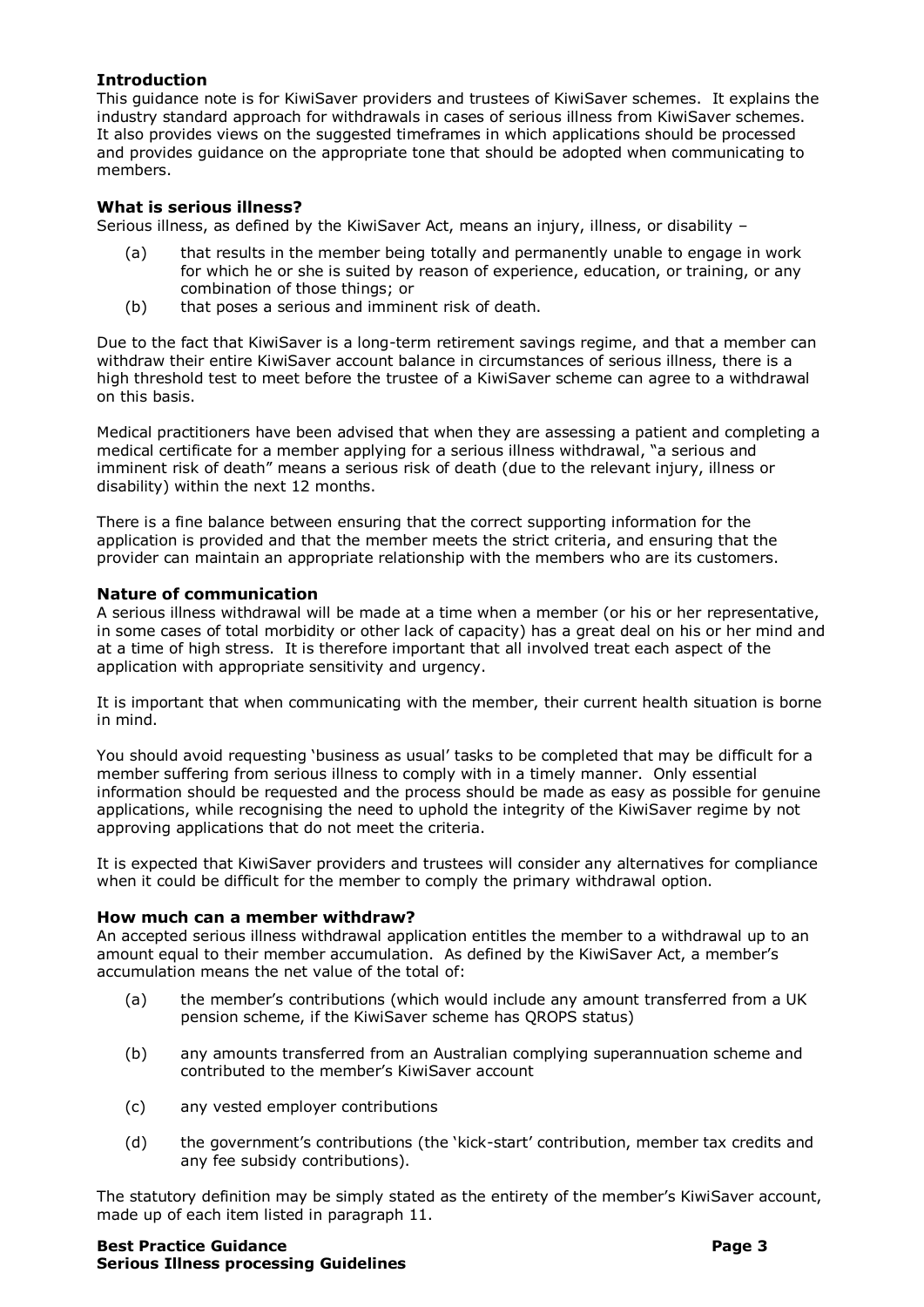Although the trustee has the discretion to provide an amount up to the value of a member's KiwiSaver account, in most cases the entire value of the member's KiwiSaver account will be withdrawn.

#### <span id="page-3-0"></span>**Closure of the member's KiwiSaver account**

The KiwiSaver Act provides that once a member's KiwiSaver account balance reaches zero, the KiwiSaver provider has the ability to terminate the member's KiwiSaver membership.

If this provision is invoked, that should be communicated to members who successfully make a full withdrawal of their KiwiSaver account balance on the grounds of serious illness.

KiwiSaver providers should be upfront about this fact and provide members with the option to keep their KiwiSaver membership if they wish (although most will likely want the account to be closed). Members may choose to keep some of their account balance in the KiwiSaver scheme to retain their KiwiSaver membership.

#### <span id="page-3-1"></span>**Members with UK pension transfer money in KiwiSaver**

Care must be taken whenever a member has transferred an amount from a UK pension scheme into his or her current (or any prior) KiwiSaver scheme. If the member has been UK resident at any time during either:

- the year of the withdrawal; or
- any of the five preceding UK tax years;

then he or she may have to pay UK tax on the amount of money transferred from a UK pension scheme if they withdraw it for serious illness purposes.

This is because although the UK has an 'ill-health' definition that will allow some serious illness withdrawals to be made UK tax-free, the definitions are not the same. Further consideration will therefore be essential if the member is within the five year period.

KiwiSaver scheme providers should be proactive in discussing with those members who have previously transferred amounts from UK pension schemes the risk of incurring a UK tax liability when making a serious illness withdrawal. A key reason is that it is not possible for such members to 'leave behind' the UK pension transfer portions of their KiwiSaver balances when making a serious illness withdrawal - the UK legislation deems any withdrawal to include *in the first instance* an amount transferred from a UK pension scheme.

#### <span id="page-3-2"></span>**Timeframes for processing withdrawal applications**

Given the circumstances in which a serious illness withdrawal application is being made, the application should be processed as quickly as possible.

To ensure a consistent customer experience across providers, and so that being with one provider does not offer a timing advantage over being with another provider, all serious illness withdrawal requests should be considered and processed within a maximum 6 working days (4 working days for provider and 2 working days for the trustees) after the date that the provider obtains all the required information and passes it to the trustee of the scheme.

Many providers and trustees have adopted a process whereby the provider forms a view and makes a recommendation to the trustee as to the application when the provider passes on all the information. This can help to speed up the process as the provider has had more close contact with the member making the application than the trustee.

Ensuring that trustees maintain a tight turnaround time, while ensuring the integrity of the process, is important for the reputation of KiwiSaver and members' faith in the system.

#### <span id="page-3-3"></span>**The application form**

An industry standard application form has been prepared that incorporates the required information that must be provided for an application for serious illness to be processed. A copy of this application form is attached in **Schedule 1**. Below we provide useful information on what must be covered off in the application form.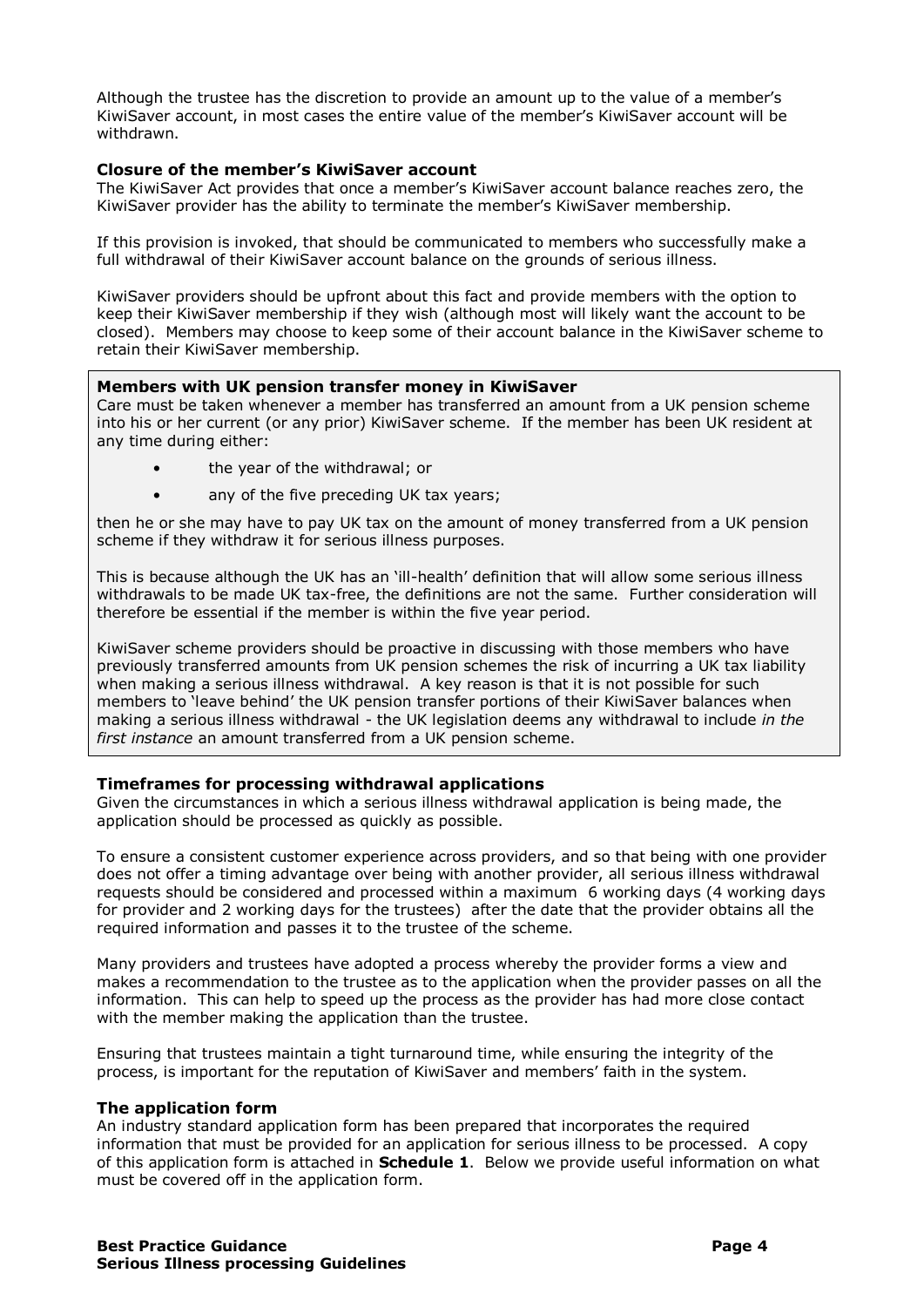# <span id="page-4-0"></span>**Identification**

Proof of identity and address should only be required where a member has not previously provided it. Where identification is required, a certified copy of one (or more than one) of the approved forms of identify and/or residential address should be provided.

This process should be made as easy as possible for the member, while still ensuring that the provider complies with its requirements under the Anti-Money Laundering and Countering Financing of Terrorism Act 2009.

# <span id="page-4-1"></span>**Privacy**

The industry standard application form includes a privacy waiver that permits the sharing of information between the medical practitioner(s) involved in the application and the provider and/or the trustee of the KiwiSaver scheme.

The information that is permitted to be shared between the member's medical practitioner and their KiwiSaver provider is limited to information that is necessary to the assessment of the presence of a serious illness. The privacy waiver does not extend outside of that and members should understand the limits on that provision.

For example, information that relates to a member's previous health conditions or information that relates to a spouse and/or child of the member should not be shared under this provision.

This provision has been included to allow prompt processing of applications. It is important that all members understand the benefits of agreeing to this provision and that it is limited in its reach.

# <span id="page-4-2"></span>**Statutory declaration**

Because a serious illness withdrawal, if accepted, will likely include member tax credits, a statutory declaration is required under the current KiwiSaver legislation.

If the member is unable to complete the statutory declaration themselves, and the member has granted a valid power of attorney and the attorney can provide a copy of a certificate of nonrevocation of the power of attorney, the member's power of attorney may sign the statutory declaration on behalf of the member.

When processing any application for serious illness withdrawals you must ensure that the statutory declaration has been completed. This includes ensuring that the statutory declaration has been witnessed before a person eligible under the Oaths and Declarations Act 1957. The template application form (see **Schedule 1**) provides a list of the most common persons who qualify to witness a statutory declaration.

In addition, to accept the application form it must be provided as an original and not sent electronically (because of the statutory declaration component). Because the statutory declaration is a prescribed form and not covered by the Electronic Transactions Act 2002, the application cannot be processed or accepted if it is provided as an electronic copy of the original.

If time is really of the essence and the member is unable to easily find a person who qualifies to witness a statutory declaration, then the provider might suggest that the member make an application to withdraw all of his or her KiwiSaver account balance excluding the member tax credits. If the member agrees to this, under the application process no statutory declaration is required and the application can be sent to the provider electronically.

In due course, after withdrawing the majority of the account, if the member desires, he or she could follow up the serious illness application with another application for withdrawal of the member tax credits (accompanied by the correctly completed and witnessed statutory declaration). In such a case, if the time lapse between the two applications is not too long, the provider should not require another medical certificate or identification, but should instead rely on such documents provided as part of the first application.

#### **Declined applications**

If an application is declined, the Manager on behalf of the Trustee should sensitively communicate this to the applicant (in the manner determined by its own communications protocols) giving high level reasons why the claim has been declined. Additionally, the member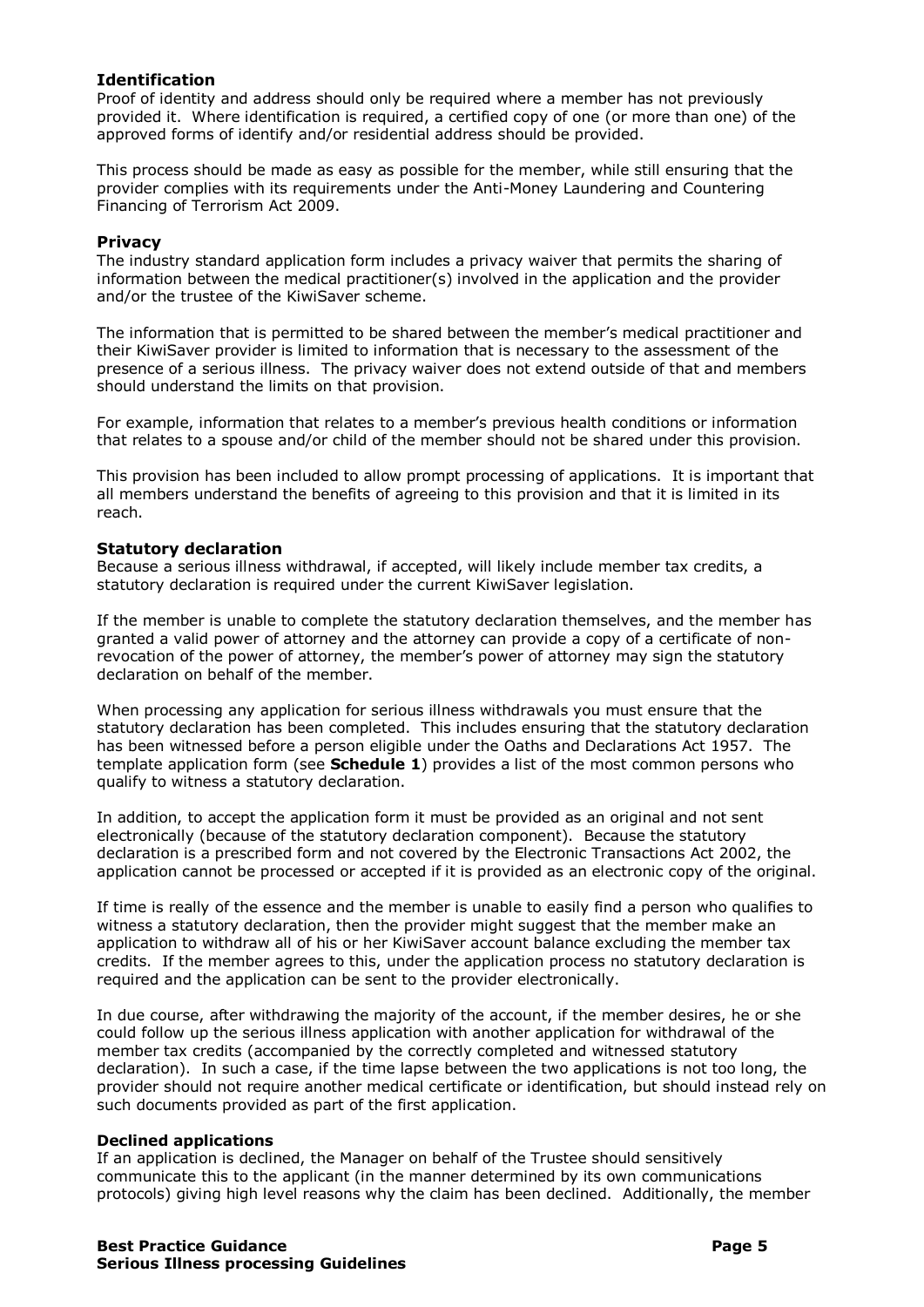should be informed of what further options are available to them, such as any other potential grounds for early withdrawal of funds.

Members should also be reminded of the fact that they can complain to the Trustee's disputes resolution scheme provider. This will be important (and the member should be given that DRS provider's contact details) whenever for example there is any unresolved difference of opinion between the Trustee/Manager and the member as to whether the withdrawal sought should have been permitted, or the member is unhappy with any aspect of the procedure followed by the Trustee or the Manager.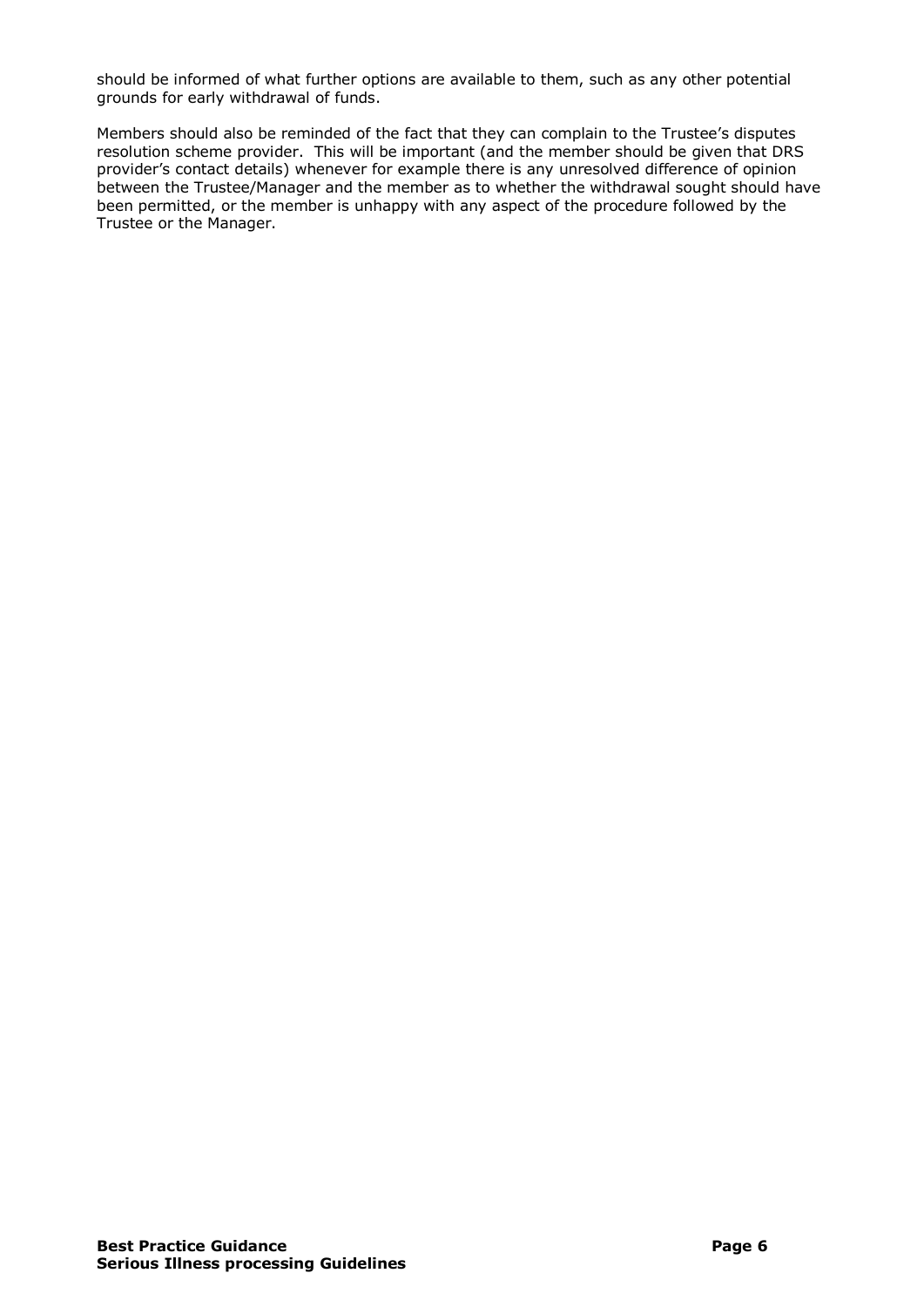# <span id="page-6-0"></span>**Schedule 1**

# **Medical Practitioners' Guide**

# **Medical Certificates for KiwiSaver Serious Illness Withdrawal Applications**

# **About this Guide**

*This guide will assist you with completing a medical certificate for a KiwiSaver member applying for a Serious Illness withdrawal (referred to as a member in this guide).*

*Please read this guide carefully and refer to it when completing the medical certificate.*

#### **Who Can Apply?**

A member who meets at least one of the following two criteria (as provided by the KiwiSaver Act 2006) can apply.

The member is:

- **totally and permanently** unable to engage in work for which they are suited by reason of experience, education, training or any combination of those things (referred to as **Total Permanent Disability** in this guide); **or**
- facing a **serious and imminent risk of death** (within the next 12 months and referred to as **Terminal Illness** in this guide).

You can read about the requirements online at **www.legislation.govt.nz** (clause 12 of Schedule 1 of the KiwiSaver Act).

#### **What Information to Provide?**

As the medical practitioner you must be registered with the Medical Council of New Zealand and:

- 1) provide:
	- $\Box$  your full name,
	- $\Box$  address of medical practice,
	- $\Box$  medical registration number, and
	- $\Box$  your full contact details;
- 2) confirm that the member applying for this withdrawal is your patient and provide their:
	- $\Box$  full name,
	- $\square$  residential address, and
	- $\Box$  date of birth;
- 3) confirm that a full medical examination was carried out;
- 4) confirm that the member's circumstances meet the criteria for a Total Permanent Disability or Terminal Illness withdrawal (and specify which of these applies); and
- 5) provide a description of the Total Permanent Disability or Terminal Illness.

# **The Process**

This is an overview of how the process works.

#### **Stage One** Complete the assessment

First, you must complete the medical examination of the member who is applying for the withdrawal and ensure they meet the KiwiSaver Act criteria (described under "Who can apply?"). This will help you:

- decide whether or not the member is eligible; **and**
- complete the medical certificate if the member is eligible.

For example, if the member is applying under the Total Permanent Disability criteria you must be able confirm that the member's circumstances mean that the member permanently will be unable to engage in work to which he or she is suited, or the withdrawal application will be declined.

#### **Stage Two** Complete the medical certificate

You complete and sign the medical certificate. Please refer to "What Information to provide?" to ensure you provide complete information. If the information is incomplete the withdrawal application may be returned to the KiwiSaver provider or the member for further information.

#### **Stage Three** Provide the medical certificate to the KiwiSaver provider or member

When the medical certificate is complete, send this direct to the KiwiSaver provider processing the application (provided member consent has been in the withdrawal application and otherwise provide it to the member).

You may wish to provide additional supporting documents, such as medical records or test results.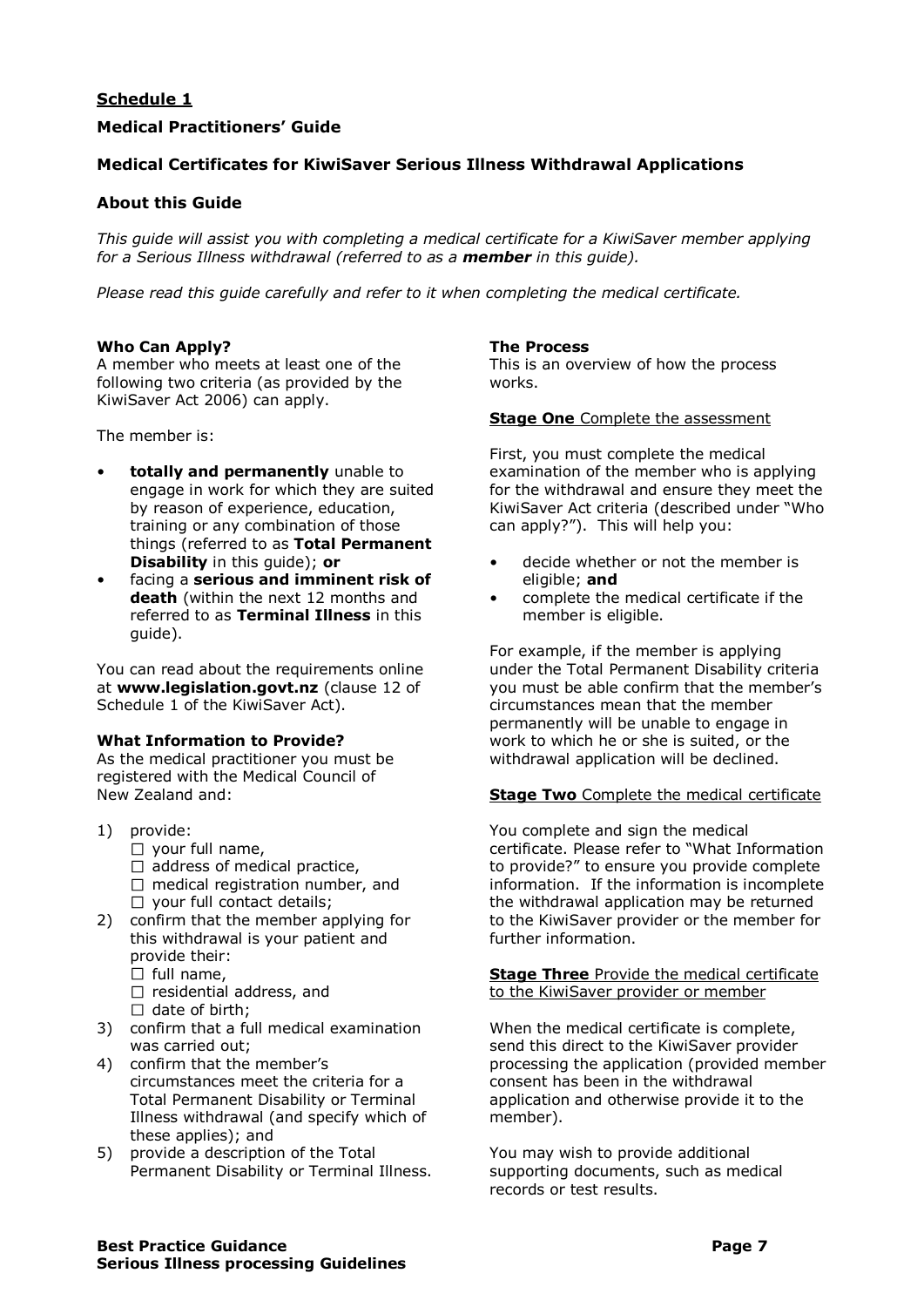#### **Stage Four** Decision making

 $\overline{\phantom{a}}$  $\overline{\phantom{a}}$  The KiwiSaver provider manages the process and the Trustee makes the decision whether to approve or decline the Serious Illness withdrawal application (as required by the KiwiSaver Act).

The Trustee will assess the withdrawal application in terms of the relevant KiwiSaver Act provisions and in particular whether the member's circumstances, as confirmed by you, meet Total Permanent Disability or Terminal Illness criteria.

The Trustee may require additional information from you if it considers the information supplied is insufficient to enable it to make a decision. In this case the KiwiSaver provider or the Trustee will contact you directly and will notify the member.

Please allow time for the receipt, checking and assessing of the medical certificate.

**If you have questions about the process please contact the KiwiSaver provider (details can be found on the withdrawal application form).** 

|                                        | <b>Patient details</b>                                                     |                                                                                                                                                                                                                   |                                                                                                                                                                                                                                          |  |
|----------------------------------------|----------------------------------------------------------------------------|-------------------------------------------------------------------------------------------------------------------------------------------------------------------------------------------------------------------|------------------------------------------------------------------------------------------------------------------------------------------------------------------------------------------------------------------------------------------|--|
| First name(s)                          |                                                                            |                                                                                                                                                                                                                   | <b>Surname <i>Contract Contract Contract Contract Contract Contract Contract Contract Contract Contract Contract Contract Contract Contract Contract Contract Contract Contract Contract Contract Contract Contract Contract Con</i></b> |  |
| Address <sub>-</sub>                   | the control of the control of the control of the control of the control of |                                                                                                                                                                                                                   | Postcode_                                                                                                                                                                                                                                |  |
| <b>Doctor details</b>                  |                                                                            |                                                                                                                                                                                                                   |                                                                                                                                                                                                                                          |  |
| $L$ Dr $-$                             |                                                                            | of                                                                                                                                                                                                                |                                                                                                                                                                                                                                          |  |
| (Full name)<br>Contact numbers         |                                                                            | (address)                                                                                                                                                                                                         |                                                                                                                                                                                                                                          |  |
|                                        | Day time                                                                   |                                                                                                                                                                                                                   |                                                                                                                                                                                                                                          |  |
| E-mail                                 |                                                                            |                                                                                                                                                                                                                   |                                                                                                                                                                                                                                          |  |
| Certify that:                          |                                                                            |                                                                                                                                                                                                                   |                                                                                                                                                                                                                                          |  |
| ٠                                      |                                                                            | I am a registered medical practitioner with the Medical Council of New Zealand.                                                                                                                                   |                                                                                                                                                                                                                                          |  |
|                                        |                                                                            | The above-named is a patient of mine and I have recently given him/her a full medical examination.<br>In my opinion, the above named has an <i>injury</i> , <i>illness</i> or <i>disability</i> (ick otion(s) the | <b>FICATE</b>                                                                                                                                                                                                                            |  |
|                                        | results in the Member being total                                          |                                                                                                                                                                                                                   | r wh<br>n work                                                                                                                                                                                                                           |  |
|                                        | combin                                                                     | the patient's condition):                                                                                                                                                                                         |                                                                                                                                                                                                                                          |  |
|                                        |                                                                            |                                                                                                                                                                                                                   |                                                                                                                                                                                                                                          |  |
|                                        |                                                                            |                                                                                                                                                                                                                   |                                                                                                                                                                                                                                          |  |
|                                        |                                                                            |                                                                                                                                                                                                                   |                                                                                                                                                                                                                                          |  |
|                                        |                                                                            |                                                                                                                                                                                                                   |                                                                                                                                                                                                                                          |  |
|                                        |                                                                            |                                                                                                                                                                                                                   |                                                                                                                                                                                                                                          |  |
|                                        |                                                                            |                                                                                                                                                                                                                   |                                                                                                                                                                                                                                          |  |
|                                        |                                                                            |                                                                                                                                                                                                                   |                                                                                                                                                                                                                                          |  |
|                                        | Х                                                                          |                                                                                                                                                                                                                   | Date                                                                                                                                                                                                                                     |  |
|                                        |                                                                            |                                                                                                                                                                                                                   |                                                                                                                                                                                                                                          |  |
|                                        |                                                                            |                                                                                                                                                                                                                   |                                                                                                                                                                                                                                          |  |
|                                        |                                                                            |                                                                                                                                                                                                                   |                                                                                                                                                                                                                                          |  |
|                                        |                                                                            |                                                                                                                                                                                                                   |                                                                                                                                                                                                                                          |  |
|                                        |                                                                            |                                                                                                                                                                                                                   |                                                                                                                                                                                                                                          |  |
|                                        |                                                                            |                                                                                                                                                                                                                   |                                                                                                                                                                                                                                          |  |
|                                        |                                                                            |                                                                                                                                                                                                                   |                                                                                                                                                                                                                                          |  |
| Signed and<br>Stamped by<br>the Doctor |                                                                            |                                                                                                                                                                                                                   |                                                                                                                                                                                                                                          |  |
|                                        |                                                                            |                                                                                                                                                                                                                   |                                                                                                                                                                                                                                          |  |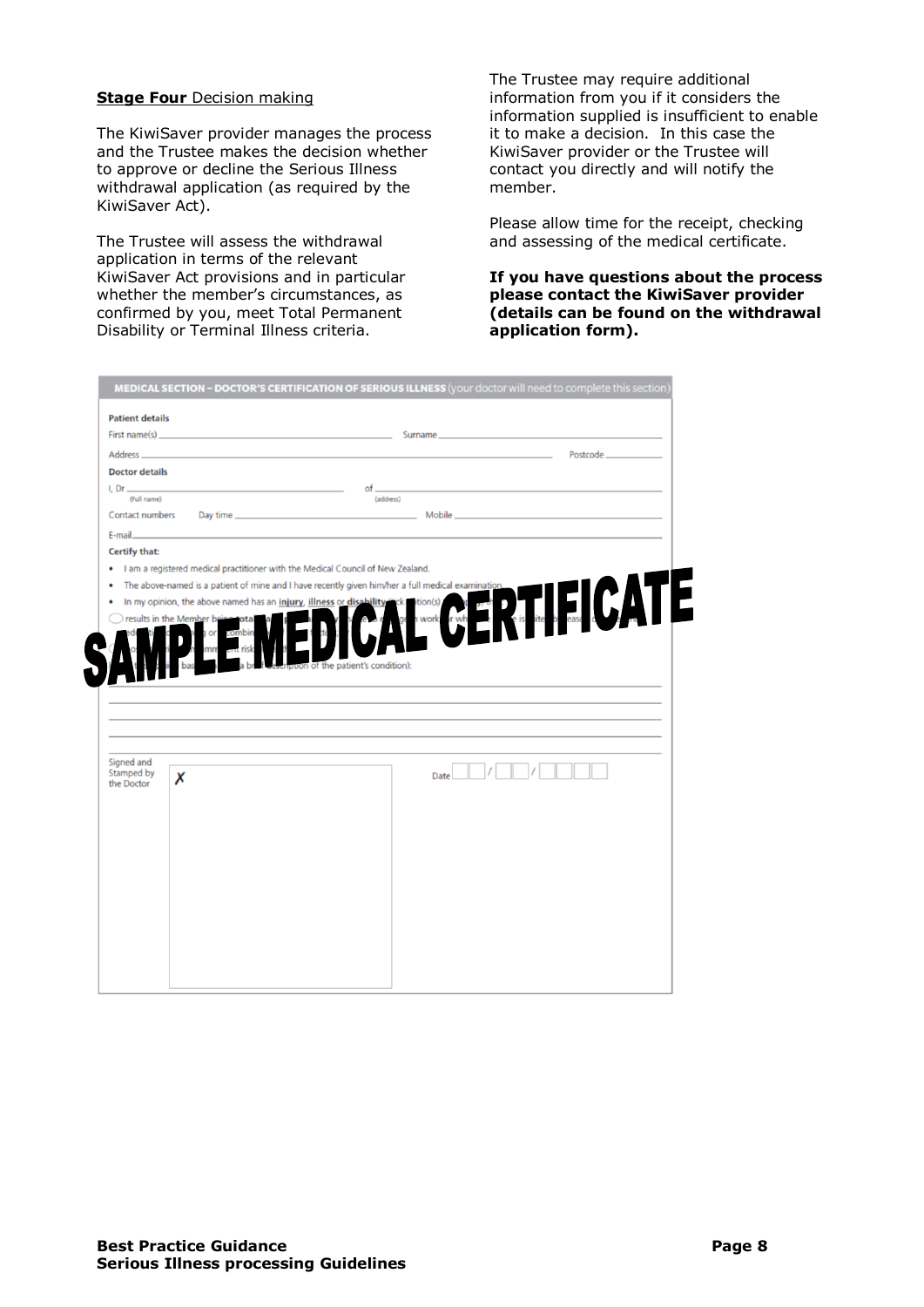

# <span id="page-8-0"></span>**Schedule 2**

# **KiwiSaver Serious Illness Withdrawal**

# **Application Form Content**

# **Explanation for Applicants**

# *Send this original completed for, together with any attachments, to: [ ]*

KiwiSaver is a long-term retirement savings initiative. Because it is specifically designed to help you to save for your retirement, there are only very limited circumstances in which you can withdraw funds prior to your qualifying date (the date when you qualify for NZ Super – currently age 65 – or the date, if later, when you complete 5 years' KiwiSaver membership).

#### One of these circumstances is **Serious Illness**.

Serious Illness, as defined by the KiwiSaver Act, means an injury, illness or disability—

- (a) that results in the member being totally and permanently unable to engage in work for which he or she is suited by reason of experience, education, or training, or any combination of those things; or
- (b) that poses a serious and imminent risk of death.

If you are suffering serious illness, you can apply to withdraw all or part of your total KiwiSaver balance including the \$1000 kick-start and the amount of the Government's Member Tax Credit contributions.

Your application will be processed as soon as is practically possible.

# *If you have any questions when completing this form, please call [ ]*

# **A. Checklist**

Make sure you send us everything listed below, as we can't consider your withdrawal application without the following:-

- $\Box$ Your completed application;
- $\Box$ Your original statutory declaration signed by you, and taken by a person authorised to take statutory declarations (see section X of this form);
- $\Box$ Your doctor's declaration signed by your doctor (see section X of this form).

# **B. Your Information**

# **1) Name**

First Name(s) (*Please give any preferred or taken name*) Surname (Please also give any previous names and reason for change) Mr, Mrs, Miss, Ms, Other - (Please specify) - Country of birth Date of birth

# **2) Home address**

Apartment number (if applicable)

the voice of workplace savings

[info@workplacesavings.org.nz](mailto:info@workplacesavings.org.nz) [www.workplacesavings.org.nz](http://www.workplacesavings.org.nz/)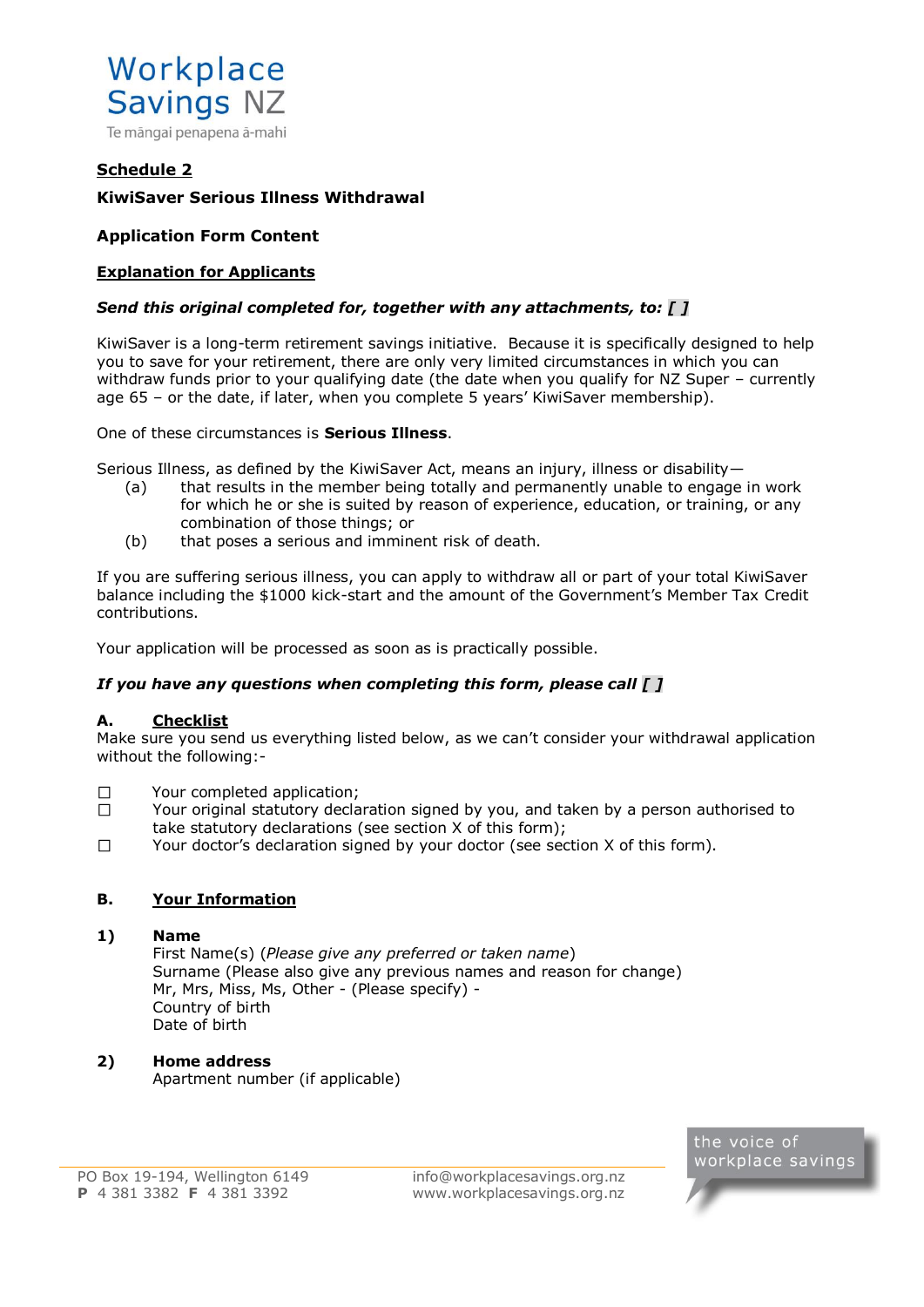Street number Street name Suburb or RD Town or City Postcode Postal Address if different

# **3) Contact details**

Home phone number Mobile phone number Work phone number Email address Best time for us to contact you?

# **4) Identification**

Your IRD number

Your customer (or investor) number

If you believe you have already given us proof of your identity, continue to the next section. We'll be in touch if we need additional identification information.

# **C. Withdrawal details**

How much money do you need?

Requested amount:-  $\Box$ 

 $\updownarrow$   $\qquad \qquad$  ; or  $\Box$ all available funds less any fees, expenses and tax

We can only pay your withdrawal to you, we can't pay third parties.

If my application is approved, please pay my withdrawal into my New Zealand bank account detailed below:-

Bank account details: Bank, Branch, Account number, Suffix Name of bank account holder

# **D. Your agreement**

- I understand that if I withdraw my full balance, my KiwiSaver account will be closed and I will no longer be a member of KiwiSaver.
- I understand that I am not entitled to any Government annual contributions for any period that my principal place of residence was not New Zealand, and any Government annual contributions claimed on my behalf during such period will be deducted from my withdrawal amount and returned to the Commissioner of Inland Revenue
- I understand my KiwiSaver provider and/or the Trustee may speak with the Registered Medical Practitioner providing the declaration (on page X) if required to gain clarity of my condition. I consent to that Registered Medical Professional providing this information for that purpose.

# **E. Doctor's Declaration of Serious Illness**

See 'Schedule 1' of these Guidelines

# **F. Member Declaration**

I (full name of the person making the declaration) of (address) and (occupation)

do solemnly and sincerely declare that:

- During my KiwiSaver membership, there were no periods when my principal place of residence was not New Zealand;
- During my KiwiSaver membership, there were periods when my principal place of residence was not New Zealand. Specify below, to the best of your knowledge, the periods during your KiwiSaver membership when your principal place of residence was New Zealand